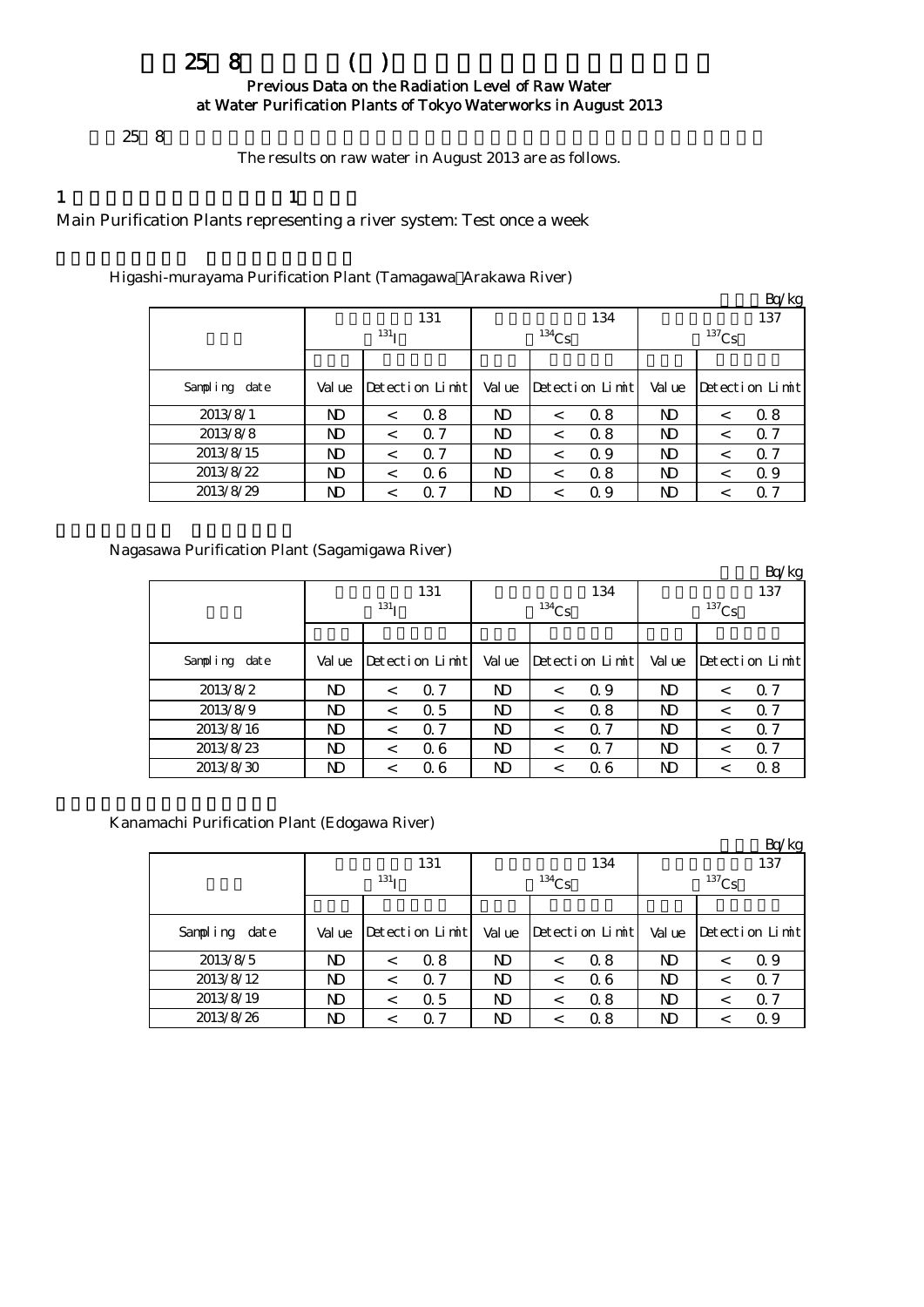## Asaka Purification Plant (Arakawa River)

|               |                  |         |                      |              |            |                 |                |         | Bq/kg           |  |
|---------------|------------------|---------|----------------------|--------------|------------|-----------------|----------------|---------|-----------------|--|
|               |                  |         | 131                  |              |            | 134             | 137            |         |                 |  |
|               | 131 <sub>T</sub> |         |                      |              | $^{134}Cs$ |                 | $137$ Cs       |         |                 |  |
|               |                  |         |                      |              |            |                 |                |         |                 |  |
| Sampling date | Val ue           |         | $Detecti$ on $Limit$ | Val ue       |            | Detection Limit | Val ue         |         | Detection Limit |  |
| 2013/8/6      | ND.              | $\,<\,$ | 0.8                  | ND           | $\,<\,$    | 0.9             | N <sub>D</sub> | $\,<\,$ | Q 9             |  |
| 2013/8/13     | ND.              | $\,<\,$ | 06                   | <b>ND</b>    | $\,<\,$    | $\Omega$ 7      | ND             | $\,<\,$ | 0.5             |  |
| 2013/8/20     | ND.              | $\,<\,$ | 06                   | ND           | $\,<\,$    | 06              | ND             | $\,<\,$ | 0.5             |  |
| 2013/8/27     | ND.              |         | Q 9                  | $\mathbf{D}$ | $\,<\,$    | 0.8             | ND             | $\,<$   | 0.7             |  |

## Ozaku Purification Plant (Tamagawa River)

|               |                  |         |                 |                |          |                 |                |         | Bq/kg           |  |
|---------------|------------------|---------|-----------------|----------------|----------|-----------------|----------------|---------|-----------------|--|
|               |                  |         | 131             |                |          | 134             | 137            |         |                 |  |
|               | 131 <sub>T</sub> |         |                 |                | $134$ Cs |                 | $137$ Cs       |         |                 |  |
|               |                  |         |                 |                |          |                 |                |         |                 |  |
| Sampling date | Val ue           |         | Detection Limit | Val ue         |          | Detection Limit | Val ue         |         | Detection Limit |  |
| 2013/8/7      | ND               | $\,<\,$ | 06              | N <sub>D</sub> | $\,<\,$  | 06              | ND.            | $\,<\,$ | 0.8             |  |
| 2013/8/14     | ND               | $\,<\,$ | 06              | N <sub>D</sub> | $\,<\,$  | Q <sub>7</sub>  | N <sub>D</sub> | $\,<\,$ | 0.5             |  |
| 2013/8/21     | ND               | $\,<\,$ | 06              | ND             | $\,<\,$  | Q <sub>7</sub>  | ND             | $\,<\,$ | Q 9             |  |
| 2013/8/28     | ND               | <       | 0.5             | ND             | $\,<\,$  | 0.9             | ND             | <       | 0.7             |  |

#### 2 and  $\lambda$  1

# Other Main Purification Plants: Test mostly once a month

|                      |                           |                      |              |            |                 |              |          |                 |              |          | Bq/kg           |
|----------------------|---------------------------|----------------------|--------------|------------|-----------------|--------------|----------|-----------------|--------------|----------|-----------------|
|                      |                           |                      |              |            | 131             |              |          | 134             |              |          | 137             |
|                      |                           |                      |              | $^{131}$ I |                 |              | $134$ Cs |                 |              | $137$ Cs |                 |
|                      |                           |                      |              |            |                 |              |          |                 |              |          |                 |
| Monitoring<br>poi nt | <b>Vater</b><br>resource  | Sampling<br>$\det e$ | Val ue       |            | Detection Limit | Val ue       |          | Detection Limit | Val ue       |          | Detection Limit |
| Sakai                | Tanagawa<br>River         | 2013/8/1             | $\mathbf{D}$ | $\lt$      | 0.7             | $\mathbf{D}$ | $\lt$    | 0.9             | $\mathbf{D}$ | $\lt$    | 0.8             |
| Musato               | Edogava<br><b>R</b> iver  | 2013/8/6             | $\mathbf{D}$ | $\lt$      | 06              | $\mathbf{D}$ | $\lt$    | 0.7             | $\mathbf{D}$ | $\lt$    | 0.7             |
| Misono               | Arakawa<br><b>R</b> iver  | 2013/8/6             | $\mathbf{D}$ | $\,<$      | 06              | $\mathbf{D}$ | $\lt$    | 0.8             | $\mathbf{D}$ | $\lt$    | 0.8             |
| Kinuta               | Tanagawa<br><b>R</b> iver | 2013/8/7             | $\mathbf{D}$ | $\lt$      | 0.8             | $\mathbf{D}$ | $\lt$    | $\mathbf{1}$    | $\mathbf{D}$ | $\lt$    | $\mathbf{1}$    |
| Ki nut ashi no       | Tanagawa<br>$Ri$ ver      | 2013/8/14            | $\mathbf{D}$ | $\,<\,$    | 0.7             | $\mathbf{N}$ | $\lt$    | 0.8             | $\mathbf{D}$ | $\lt$    | 0.8             |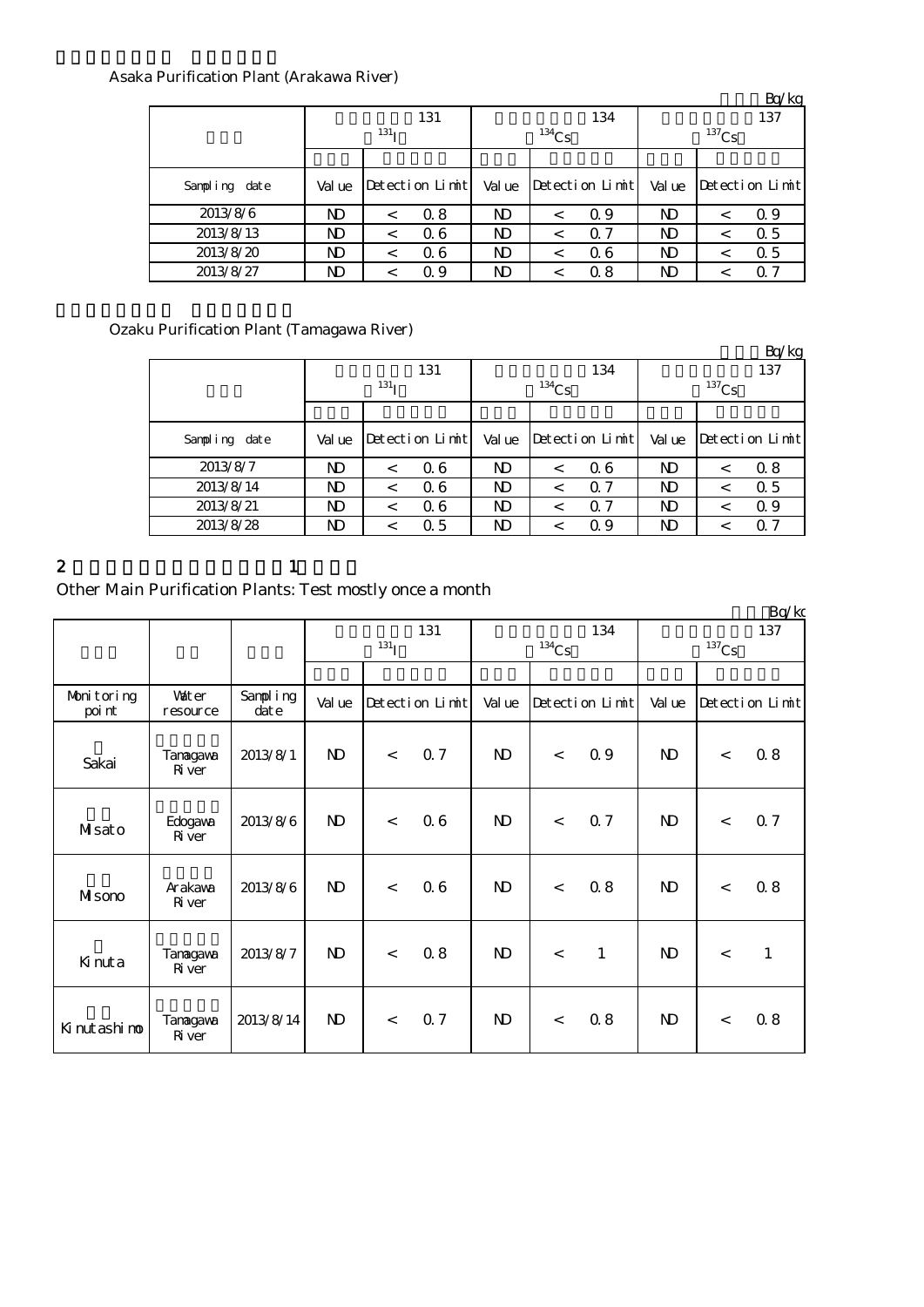Water purification plants using surface water, subsoil water, or shallow water in Tama Area: Test mostly once a month

|                  |                   |                |                  |                 |                |          |                 |                |                     | Bq/kg           |
|------------------|-------------------|----------------|------------------|-----------------|----------------|----------|-----------------|----------------|---------------------|-----------------|
|                  |                   |                | 131 <sub>I</sub> | 131             |                | $134$ Cs | 134             |                | $^{137}\mathrm{Cs}$ | 137             |
|                  |                   |                |                  |                 |                |          |                 |                |                     |                 |
| Monitoring point | Sampling<br>dat e | Val ue         |                  | Detection Limit | Val ue         |          | Detection Limit | Val ue         |                     | Detection Limit |
| Tokura           | 2013/8/12         | $\mathbf{D}$   | $\lt$            | 0.8             | N <sub>D</sub> | $\,<\,$  | 0.8             | $\mathbf{N}$   | $\lt$               | 0.7             |
| <b>Qtsu</b>      | 2013/8/12         | $\mathbf{D}$   | $\,<$            | 0.7             | N <sub>D</sub> | $\lt$    | 06              | $\mathbf{D}$   | $\lt$               | 0.7             |
| N ppara          | 2013/8/14         | $\mathbf{N}$   | $\,<$            | 06              | N <sub>D</sub> | $\lt$    | 0.8             | $\mathbf{N}$   | $\lt$               | 0.8             |
| H kava           | 2013/8/14         | $\mathbf{D}$   | $\,<$            | 0.8             | N <sub>D</sub> | $\,<$    | 0.8             | $\mathbf{D}$   | $\,<$               | 0.7             |
| Tanasawa         | 2013/8/20         | N <sub>D</sub> | $\prec$          | 0.8             | N <sub>D</sub> | $\lt$    | 0.8             | N <sub>D</sub> | $\lt$               | 0.8             |
| <b>G</b> aba     | 2013/8/20         | $\mathbf{D}$   | $\,<$            | 0.7             | $\mathbf{N}$   | $\lt$    | 06              | $\mathbf{D}$   | $\lt$               | 06              |
| Fukasava         | 2013/8/21         | $\mathbf{N}$   | $\,<$            | 0.8             | N <sub>D</sub> | $\lt$    | 0.7             | $\mathbf{N}$   | $\lt$               | 0.7             |
| Qgouchi          | 2013/8/26         | $\mathbf{D}$   | $\,<$            | 0.7             | N <sub>D</sub> | $\lt$    | 0.7             | $\mathbf{N}$   | $\lt$               | 0.7             |
| Hmura            | 2013/8/26         | $\mathbf{D}$   | $\,<\,$          | 0.8             | $\mathbf{N}$   | $\lt$    | 0.9             | $\mathbf{N}$   | $\,<\,$             | 0.8             |

## surface water

## subsoil water

|                  |                   |                |                  |                 |                |          |                 |              |          | Bq/kg           |
|------------------|-------------------|----------------|------------------|-----------------|----------------|----------|-----------------|--------------|----------|-----------------|
|                  |                   |                |                  | 131             |                |          | 134             |              |          | 137             |
|                  |                   |                | 131 <sub>I</sub> |                 |                | $134$ Cs |                 |              | $137$ Cs |                 |
|                  |                   |                |                  |                 |                |          |                 |              |          |                 |
| Monitoring point | Sampling<br>dat e | Val ue         |                  | Detection Limit | Val ue         |          | Detection Limit | Val ue       |          | Detection Limit |
| Chi gasedai ni   | 2013/8/13         | $\mathbf{N}$   | $\,<$            | 0.7             | N <sub>D</sub> | $\lt$    | 0.8             | $\mathbf{N}$ | $\lt$    | 0.8             |
| H nat avada      | 2013/8/13         | $\mathbf{N}$   | $\,<$            | 0.8             | $\mathbf{N}$   | $\lt$    | 0.8             | $\mathbf{N}$ | $\,<$    | 0.8             |
| Nari ki          | 2013/8/19         | N <sub>D</sub> | $\,<$            | 0.7             | N <sub>D</sub> | $\lt$    | 0.9             | <b>ND</b>    | $\,<$    | 0.8             |
| Fut anat ao      | 2013/8/19         | $\mathbf{N}$   | $\lt$            | 0.7             | N <sub>D</sub> | $\lt$    | 0.7             | $\mathbf{N}$ | $\,<$    | 0.5             |
| Takat suki       | 2013/8/21         | N <sub>D</sub> | $\lt$            | 0.7             | N <sub>D</sub> | $\lt$    | $\alpha$ 5      | <b>ND</b>    | $\,<$    | 0.7             |
| Savai dai i chi  | 2013/8/27         | $\mathbf{D}$   | $\,<$            | 06              | N <sub>D</sub> | $\lt$    | 0.8             | $\mathbf{N}$ | $\,<$    | 06              |
| Savai dai ni     | 2013/8/27         | $\mathbf{N}$   | $\lt$            | 0.8             | N <sub>D</sub> | $\lt$    | 0.8             | $\mathbf{N}$ | $\lt$    | 0.7             |
| MItakesann       | 2013/8/28         | $\mathbf{N}$   | $\,<$            | 0.9             | N <sub>D</sub> | $\,<\,$  | 0.9             | $\mathbf{N}$ | $\,<\,$  | 0.8             |